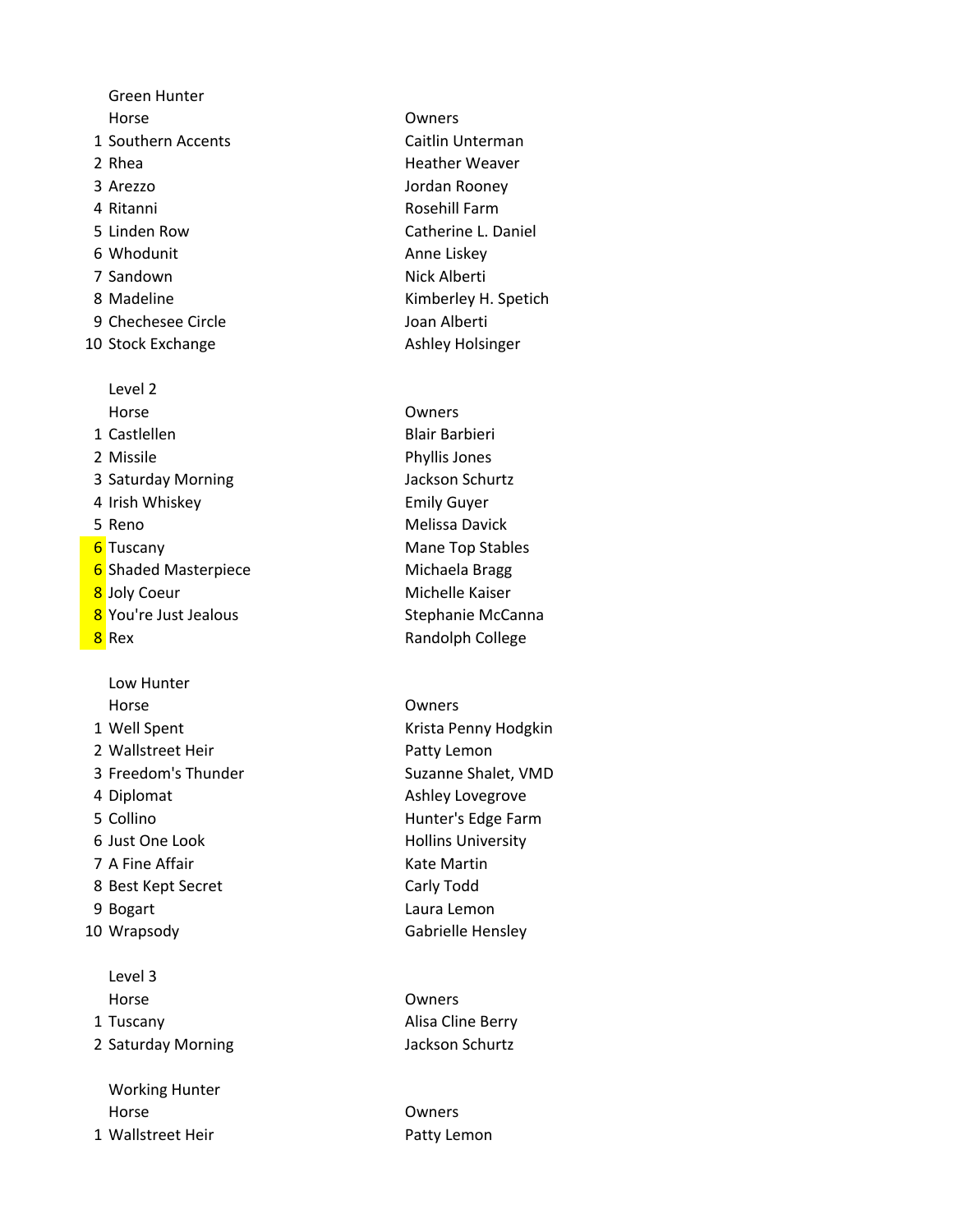2 Bogart Laura Lemon 3 Diplomat **Ashley Lovegrove Ashley Lovegrove** 4 Well Spent **Krista Penny Hodgkin** 5 Kill Devil Hills **David E. Ashcom** 6 Omaha Gordon Reistrup 7 Three Socks **Maggie Kelleher** Maggie Kelleher 7 Response Nikki Prokopchak 9 In Disguise **Cricket Stone** 10 Leda Kit Sydnor Level 4/5 Horse Owners 1 Kill Devil Hills David E. Ashcom Childrens Hunter Horse Owners 1 Stardom Bound Rosehill Farm 2 A Fine Affair **Kate Martin** 3 Three Socks Maggie Kelleher 4 Best Kept Secret Carly Todd 5 Carrera Janie Malott 6 Charming Laura B. Rodes 7 Bogart Laura Lemon 8 Diplomat **Ashley Lovegrove Ashley Lovegrove** 9 Have a Heart Luanne Leonard 10 Barney **Mill Creek Farm** 10 Wrapsody **Manufather Cabrielle Hensley** Adult Amateur Hunter Horse Owners 1 Freedom's Thunder Suzanne Shalet, VMD 2 All Things Considered Kara Berglund 3 Zelda Ann Turnicky 4 The Guardian **Kelsey Mae Shrader** Kelsey Mae Shrader 5 Mydis **Nancy Peterson** 6 Just One Look Hollins University 7 Omaha Gordon Reistrup 8 Quintessence Lauren Perhala 9 Shenandoah Smoke Ann Shawver 10 Wayside **Randolph College** Children's / Adult Jumper Horse Owners 1 Kick the Clouds **Rebecca Forbes Smith** 

- 2 Cold Cat **Rebecca Forbes Smith** 3 Kartousch **Rebecca Forbes Smith**
- 4 Castlellen Blair Barbieri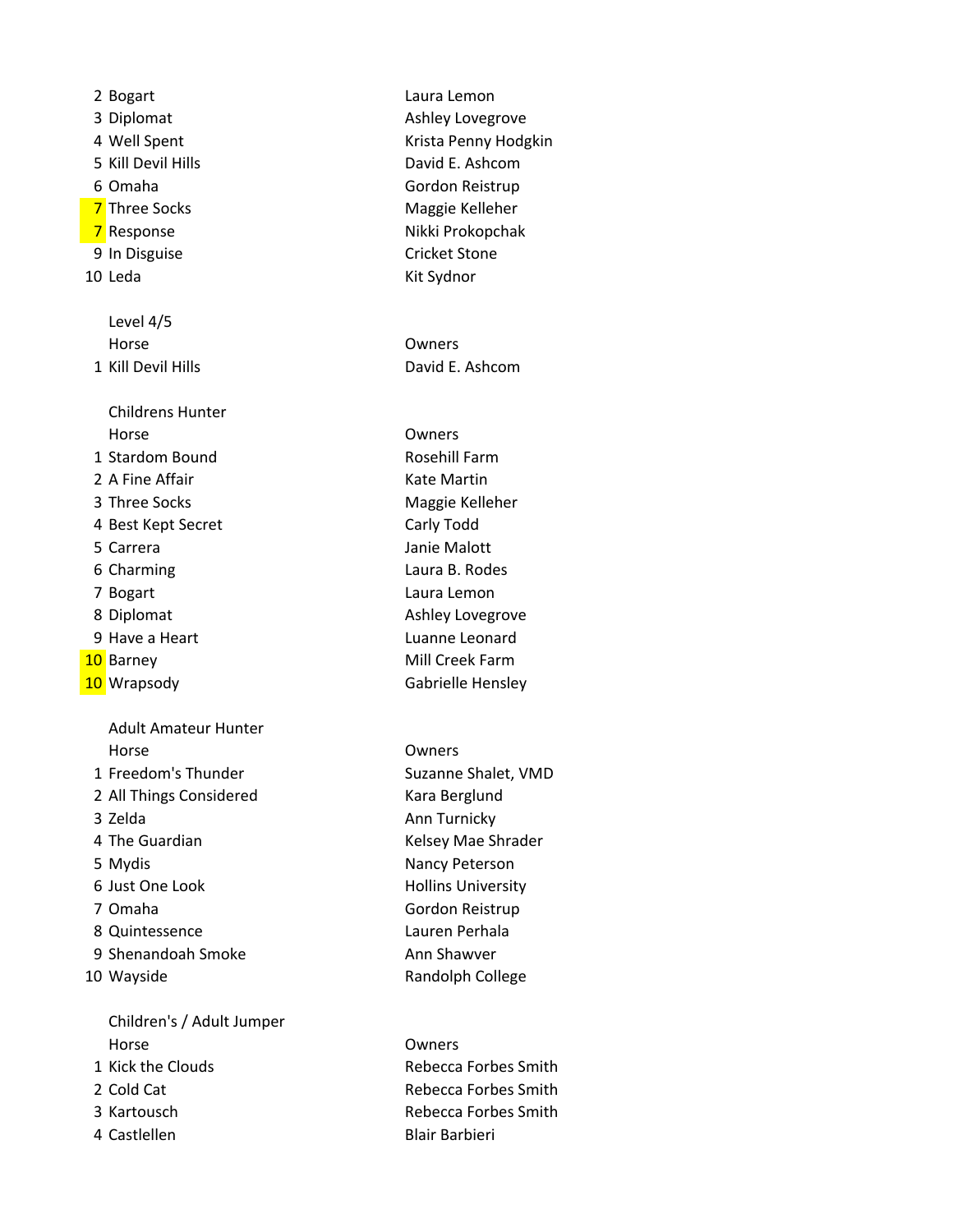5 Sequoia Marcella Smith 6 You're Just Jealous Stephanie McCanna 7 Blessing **Nicole Lenderking** 8 Tuscany **Alisa Cline Berry** 9 Shaded Masterpiece Michaela Bragg Small/Medium Pony Hunter Horse Owners 1 Remington Steele Reilly Krason 2 Dixie Charm Mane Top Stables 3 Ratatouille **Rebecca Forb Smith** 4 Five Thorn's Foxglove Gabrielle Hensley 5 Meredith Meaghan Ryder 6 Overlooks Blonde Bombshell Mane Top Stables 7 Marvelous Marvin **Carly Williams** 8 Ellie Bell Mackensie Bowles 9 The Golden Child Josie Elliott 10 Nothing but Nifty **Brianne Lefanowicz** Large Pony Hunter

Horse Owners 1 Fairfield's Bilbo Baggins Chatham Hall 2 Misty Mountain Gusto Emily Guyer 3 Another Irish Roaring Run Farm 4 Silver Slippers Mane Top Stables 5 Posh Kara Dunegan 6 Spring Fling Windy Springs Farm 7 Chutes 'n Ladders Tyler Bailey 8 Chessie Elwyn Murray 9 Piccadilly Blues Britni Cash 10 Scout's Honor **Network** Kelsey Mae Shrader Intermediate Hunter Horse Owners 1 Relaxing after Hours Beth Bowles 2 Bailey **Acker Ackarding School Ackarding Contracts** Kelsey Mae Shrader 3 Scout's Honor Kelsey Mae Shrader 4 Absolute Control **Emily Eckenberger** 5 Duke of York Stone Bridge Farm 6 Sully **Stone Bridge Farm** 7 Big Ben Strikes Again Kathleen Leigh 8 Little Sport Rebecca Reeves 9 Tigger **Hunter's Edge Farm** 10 Spanky Mill Creek Farm

Special Children's Hunter Horse Owners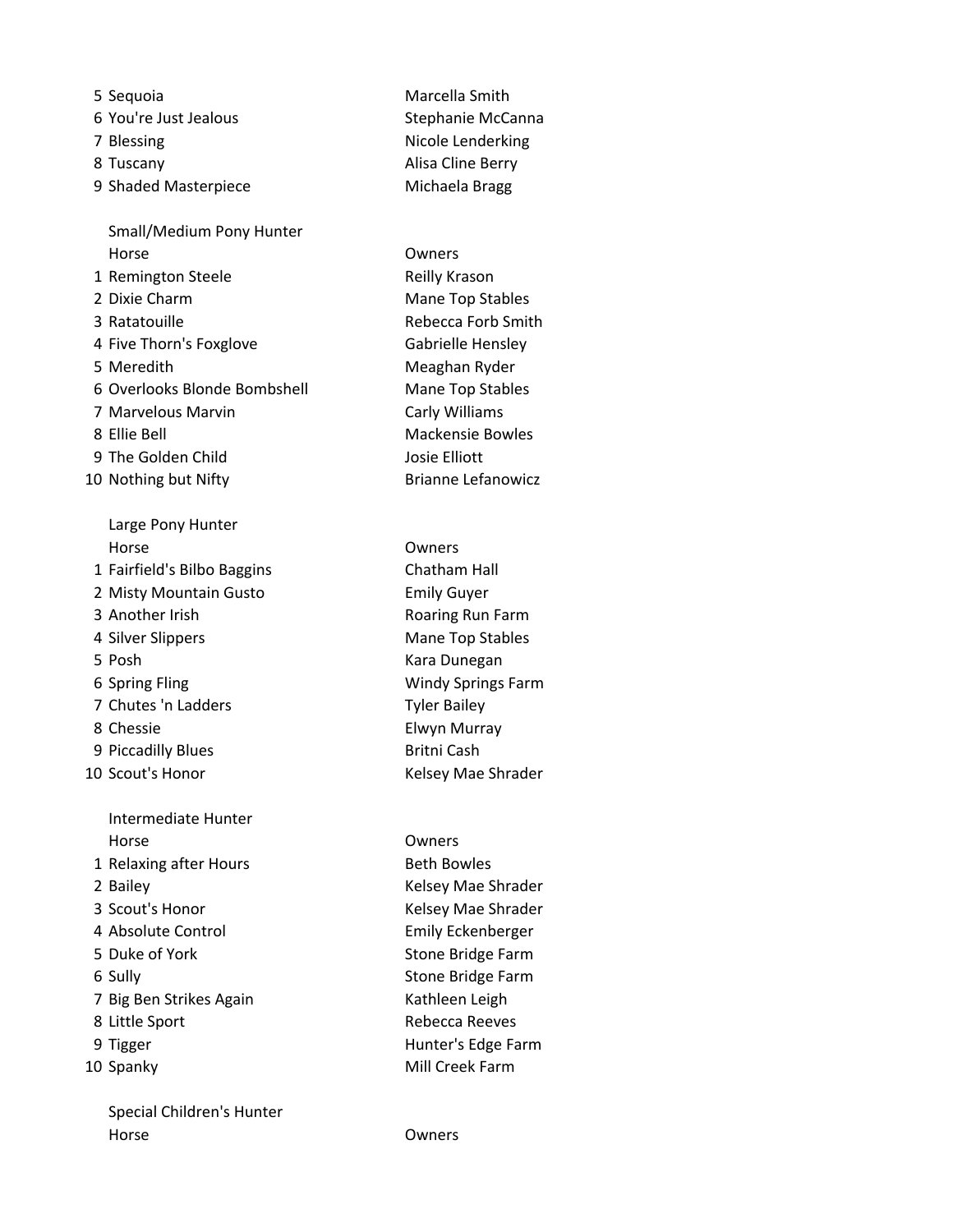| 1 Misty Mountain Gusto                   | <b>Emily Guyer</b>         |
|------------------------------------------|----------------------------|
| 2 Kira                                   | <b>Windy Springs Farm</b>  |
| 3 Lionheart                              | <b>Tina Trum</b>           |
| 4 Best Effort                            | Pamela Haskins             |
| 5 Crescendo                              | Ashley Lovegrove           |
| 6 Moonshine                              | <b>Windy Springs Farm</b>  |
| 7 Myles                                  | Sarah Bujtas               |
| 8 Spring Fling                           | <b>Windy Springs Farm</b>  |
| 9 Matter of Time                         | Meredith C. Link           |
| 10 Big Ben Strikes Again                 | Kathleen Leigh             |
| Special Adult Hunter                     |                            |
| Horse                                    | Owners                     |
| 1 Bailey                                 | Kelsey Mae Shrader         |
| 2 Sam I Am                               | Pamela Haskins             |
| 3 Time to Shine                          | Meg Massey Jones           |
| 4 Undercover                             | Alicia Salo                |
| 5 Southern Accents                       | Caitlin Unterman           |
| 6 Shenandoah Smoke                       | Ann Shawver                |
| 7 Zelda                                  | Ann Turnicky               |
| 8 Tortilla Flat                          | <b>Bridgewater College</b> |
| 9 Simply Absolut                         | Hunter's Edge Farm         |
| 10 Alibi                                 | <b>Britni Cash</b>         |
| Junior Equitation on the Flat 14 & under |                            |
| Rider                                    | Points                     |
| 1 Mackensie Bowles                       | 126                        |
| 2 Catie Williams                         | 69                         |
| 2 Grace Hewitt                           | 69                         |
| 4 Elizabeth Campbell                     | 64.5                       |
| 5 Elizabeth Bailey                       | 44                         |
| 6 Meaghan Ryder                          | 41.5                       |
| 7 Elizabeth Douthat                      | 34                         |
| 8 Mackenzie Parks                        | 27                         |
| 9 Gabrielle Hensley                      | 26                         |
| 10 Alexia Paxton                         | 18                         |
| Junior Equitation on the Flat 15-17      |                            |
| Rider                                    | Points                     |
| 1 Carly Williams                         | 93                         |
| 2 Abigail Wegert                         | 52.5                       |
| 3 Madison Macher                         | 49                         |
| 4 Katie Fisher                           | 32                         |

4 Danielle Washburn 32 and a Michaela Bragg and a series of the series of the series of the series of the series of the series of the series of the series of the series of the series of the series of the series of the series of the series of the

Janie Malott 28.75

8 Kate Martin